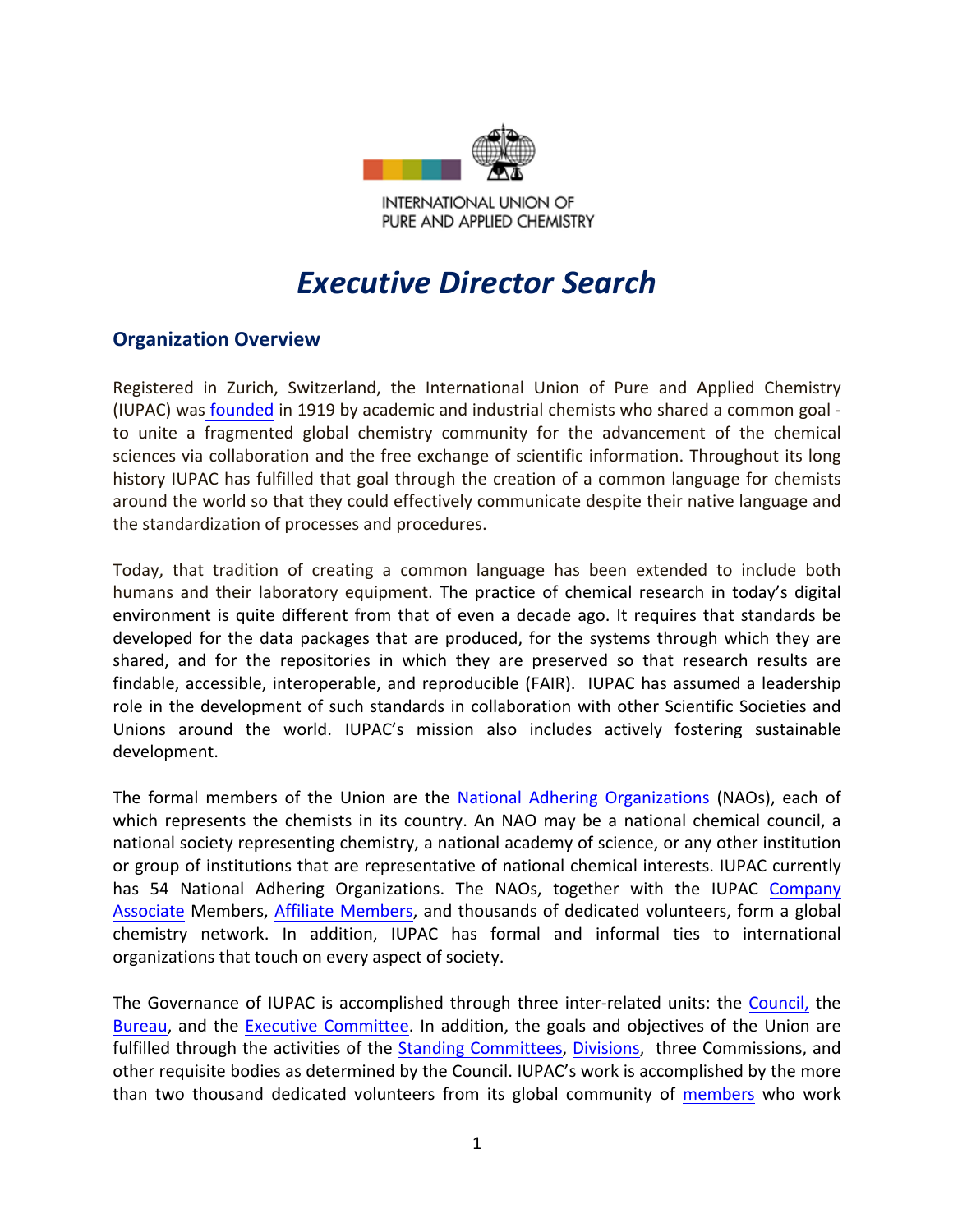through the established IUPAC bodies and *ad hoc* Task Forces to meet their goals. They are supported in their efforts by the IUPAC Secretariat currently located in Research Triangle Park, NC, USA, and the IUPAC Leadership Team. (Click here to view IUPAC's administrative framework/organizational chart. Note that the organizational structure has been under review and Council will vote on the recommended changes in the coming months). All of IUPAC's activities are aligned with the current IUPAC Strategic Plan, Mission, and Vision (all updated in 2015) and are guided by a set of intrinsic core values that permeate all aspects of the Union's professional scientific behavior.

IUPAC is defined and governed under Statutes, Bylaws, and Standing Orders as adopted by the Council in 1975. These have been updated with the approval of Council as of May 5, 2021 and can be accessed here.

The major challenges facing IUPAC today are:

- Balancing revenue growth with the IUPAC Mission of advocating the free exchange of information
- Building the Centenary Endowment Fund
- Leveraging and preserving IUPAC's digital and non-digital assets
- Growing national and individual membership
- Maintaining/increasing revenue from publications in a world of Open Access
- Ensuring that scientific information and data is both human and machine-readable
- Ensuring that scientific data is FAIR (Findable, Accessible, Interoperable, and Reusable) through the development of standards in chemical and machine-readable language
- Enhancing engagement with the chemical and related industries
- Strengthening IUPAC's relationship with other international organizations and chemical societies while developing new associations
- Responding quickly to global crises in a highly volatile and interconnected world
- Communicating all we do externally and keeping our stakeholders informed
- Improving chemistry public image and raising awareness about the key role of IUPAC in solving our most pressing challenges

## **Executive Director Overview**

The IUPAC Search Team seeks candidates with an advanced degree in a scientific or technical discipline and with at least ten years of relevant proven experience in the following: strategic planning; thought leadership in programme development; organizational management; financial planning and budget management; branding; revenue generation; and use of requisite business technology. The ideal candidate will be an innovative strategic thinker who will lead IUPAC in the evolving digital era of scientific discovery. He/she will be a person who keeps a finger on the pulse of issues emerging in the global scientific community, but who is also capable of hands-on management. Candidates for the position will be financially-skilled and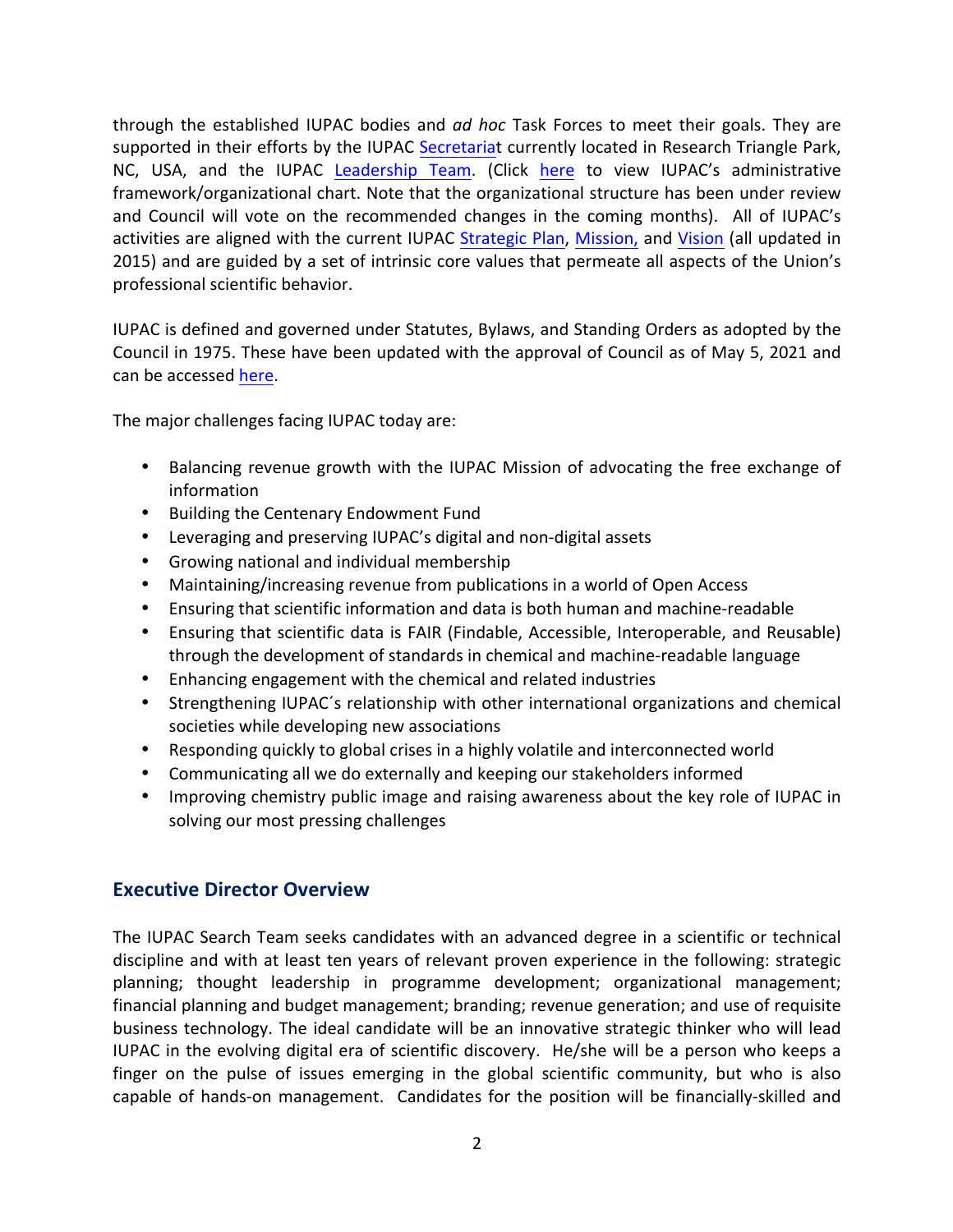politically-astute leaders (the latter is essential due to the diverse geo-political landscape of IUPAC's primary members, the NAOs). Candidates must have the proven ability to set clear priorities, manage operations, and prioritize the multiple projects and diverse activities that are being carried out by its dedicated volunteers spread around the globe.

The new Executive Director will work collaboratively with the elected officers of the Union, reporting through the Secretary General and the Treasurer to the President, Executive Committee, Bureau, and Council to manage and carry out all the duties of the organization. He/she will be responsible for supervising a staff of four full-time employees  $-$  three of whom work on site at the Secretariat office in Research Triangle Park, NC, USA, and the fourth, an Associate Director, who has an office in the chemistry department at Boston University, Boston, MA, USA. Remote work by the Executive Director may be considered, but time at the Secretariat is required as is international travel due to the global nature of the Union.

The Executive Director will serve as an advisor to the Executive Committee and Bureau. The Executive Director will also serve as the external "face" of the organization and will participate as needed in conferences, meetings, and seminars sponsored by other scientific organizations. Note that IUPAC holds a World Chemistry Congress every other year (the most recent was held virtually in 2021) and IUPAC NAOs submit proposals to hold the Congress well in advance of the year in question. For example, the Council chose the winning proposal for 2027 at their meeting in 2021. The Executive Director is required to make site visits as Congress planning evolves.

The Executive Director will be evaluated annually by the Secretary General, currently Professor Richard Hartshorn, with input from the Treasurer, currently Professor Wolfram Koch.

## **Essential Duties and Responsibilities**

Under the broad supervision of the Executive Committee, the IUPAC Executive Director will be responsible for the overall business of the Union with an emphasis on the following functional areas and activities:

#### **Strategic Thinking and Planning**

- Identify emerging key policies and economic, political, and social trends that could impact the organization. Be a catalyst for change if needed.
- Align the resources (financial, human, programmatic) required for a successful implementation of the Strategic Plan through a periodic review of the IUPAC infrastructure (staff, systems, processes) and revise as needed.
- Support the periodic analysis of the IUPAC business model with a vision for the future growth of the organization; recommend changes, implement as appropriate.
- Support IUPAC's Mission and Strategic Plan through inspired leadership and vision.

#### **Programme Planning**

• Provide thought leadership in all IUPAC programmes.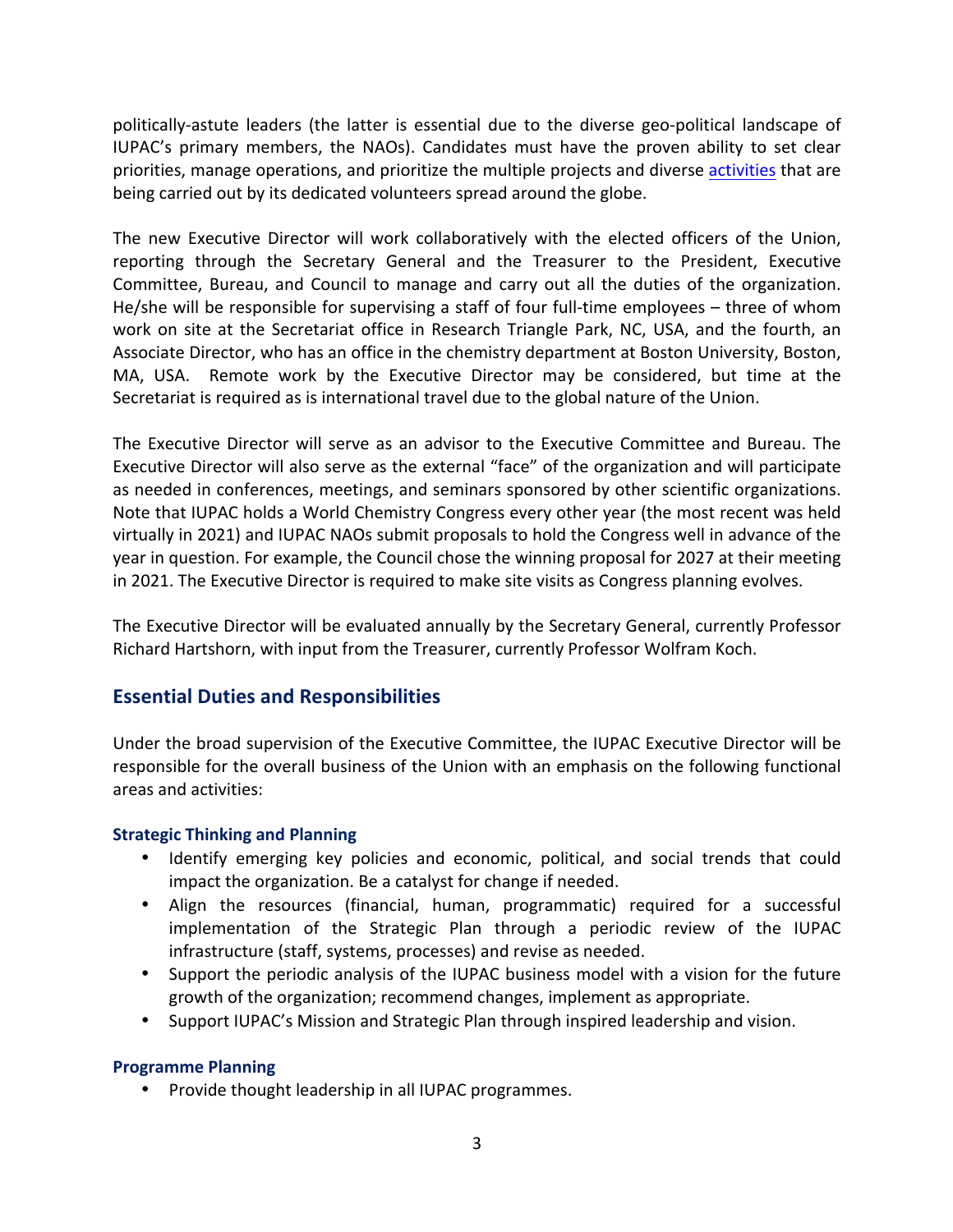- Actively participate in the high-level planning of the IUPAC World Chemistry Congress (WCC), General Assembly (GA), and World Chemistry Leadership Meeting (WCLM) to ensure that these meetings are carried out effectively by the host nation/society and that the IUPAC brand is prominent.
- Ensure that programmes meet quality standards as set forth by the organization. Identify processes and metrics to conduct evaluations and measure programme impact.
- Oversee all pre/post WCC, GA, and WCLM programme activities and reporting.

#### **Member Recruitment**

- Support the Finance Committee in the periodic analysis of the IUPAC membership and dues structure and bring a fresh perspective on new sources of members.
- Continue to develop a compelling value proposition for members.
- Recommend new approaches to growing membership.
- Manage membership outreach, recruitment, and renewals.

### **External Relations | Marketing & Branding**

- Continue to refresh and build the IUPAC "brand" through an analysis of existing materials, the IUPAC website, and other branding documents; recommend changes to the Executive Committee.
- Integrate new technologies into how IUPAC does its work both internally and in its communication outreach.
- Serve as an active participant in conferences and meetings sponsored by other scientific organizations.
- Build new relationships and partnerships to advance IUPAC's mission and its thought leadership in the global scientific community.
- Manage external relationships related to IUPAC Council/Executive Board and/or fund raising or those that support IUPAC activities.
- Interact and build relations with IUPAC's National Adhering Organizations.
- Serve as the external face of the Union, as appropriate, with academia, government, industry, the non-profit world, and the general public.
- Work collaboratively with the IUPAC Officers and Associate Director to create a holistic communications strategy that supports development work and the global building/strengthening of the IUPAC brand.
- Communicate the policies established by the IUPAC Council, Bureau, Standing Committees, and Divisions.
- Oversee all IUPAC publications, including *Pure and Applied Chemistry*, *Chemistry International, Chemistry Teacher International*, and the diverse monographs and White Papers that are created by IUPAC bodies.

#### **Financial Accounting**

Work with the Treasurer and Finance Committee in the development of the annual budget (currently ~\$1.5 million US dollars).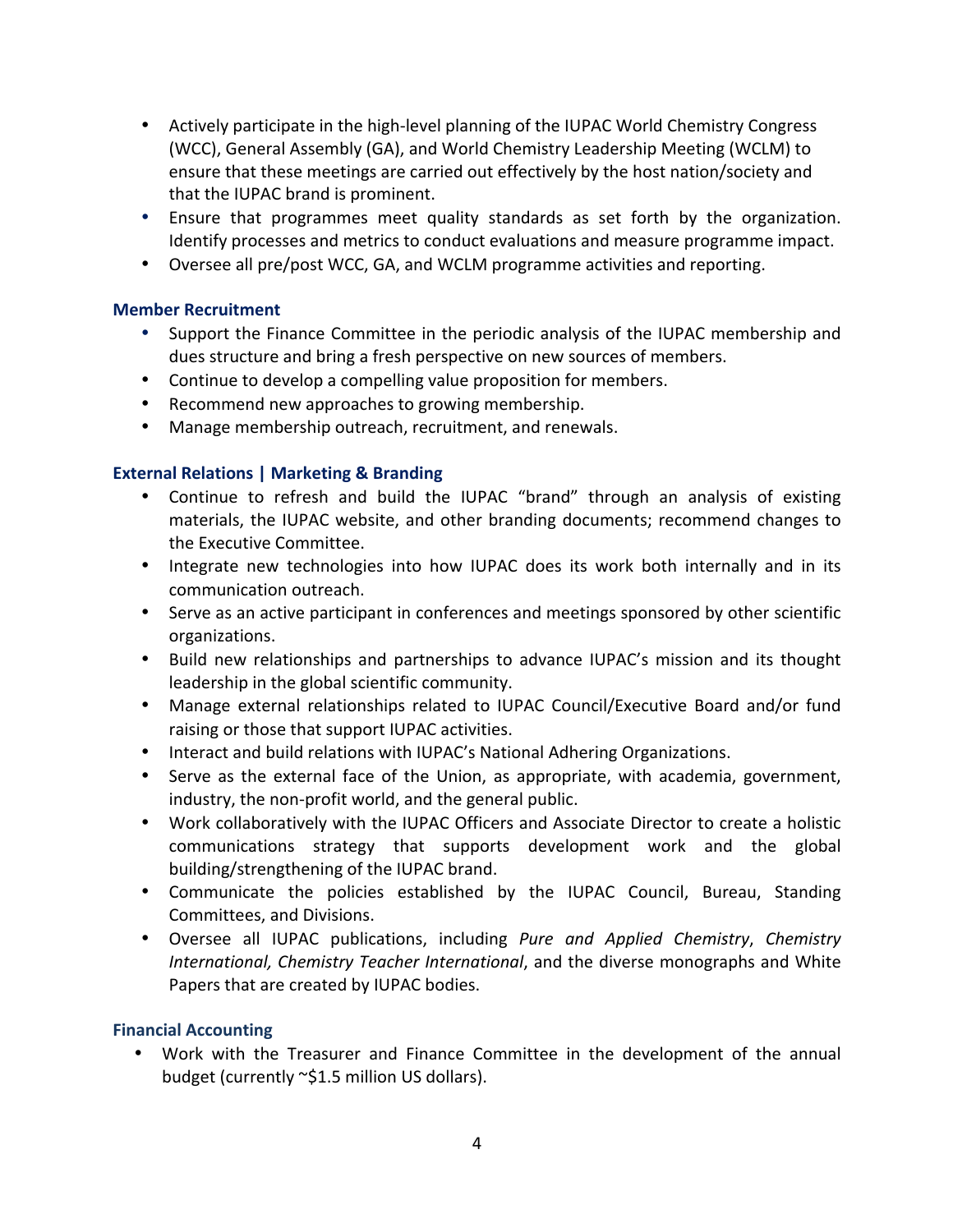- Manage the annual budget and oversee the management of monthly cash flows, budget reconciliations, and bank statements.
- Supervise the management of all financial matters, including bill payment, pension oversight, insurance, banking relationships, office and equipment/software lease negotiations, publisher contracts, investments, audits, purchasing of supplies, tax filings, payroll services, and trademark and copyright retention.
- Monitor, analyze, and recommend changes in financial institutions and investment policies.
- Negotiate and manage multiple contracts efficiently and ensure the timely payment of obligations in connection with these contracts, including publications, intellectual property, and license agreements.
- Ensure up-to-date and detailed recording of obligations and expenses in the IUPAC financial systems. Understands how the organizations uses funds and works synergistically with the Financial Controller and Auditors.
- Prepare diligently for the auditing process and promptly act on issues that may arise during auditing of financial statements (w/Financial Controller).

#### **Human Resources**

- Manage the Secretariat office and foster a positive and productive workplace with an organizational culture that promotes excellence and the standing of the Union and a culture of service to all stakeholders in IUPAC.
- Oversee the full range of Human Resource activities, including staff recruitment, compensation and benefits, training and development, employee relations, performance evaluation, and termination, as appropriate. Recommend annual salary increases and bonuses, as appropriate.
- Oversee all Human Resources requirements from legal and financial aspects.
- Lead ongoing reviews and revisions of Human Resource policies and procedures and update as needed. Maintain current knowledge of trends and issues in the field of Human Resources and lead efforts to recommend, disseminate, and implement new or amended policies. Update the employee handbook as needed.
- Periodically review compensation and practices. Ensure that the benefits package remains effective and competitive in terms of the benefits provided while at the same time containing costs. Ensure that the Finance Committee has the tools to carry out its responsibilities. Administrate, communicate, and assist with staff benefits and claims.
- Oversee and participate in the preparation of payroll. Maintain personnel files, including staff appraisals, salary history and benefits data. Refine and maintain the automated Human Resources database and maintain effective security to ensure strict confidentiality of personnel records. Prepare the annual budget and semi-annual update of salary and benefit costs.
- Assess staff development needs and identify appropriate training opportunities.
- Support an environment and culture which fosters diversity, inclusion, development, and high performance.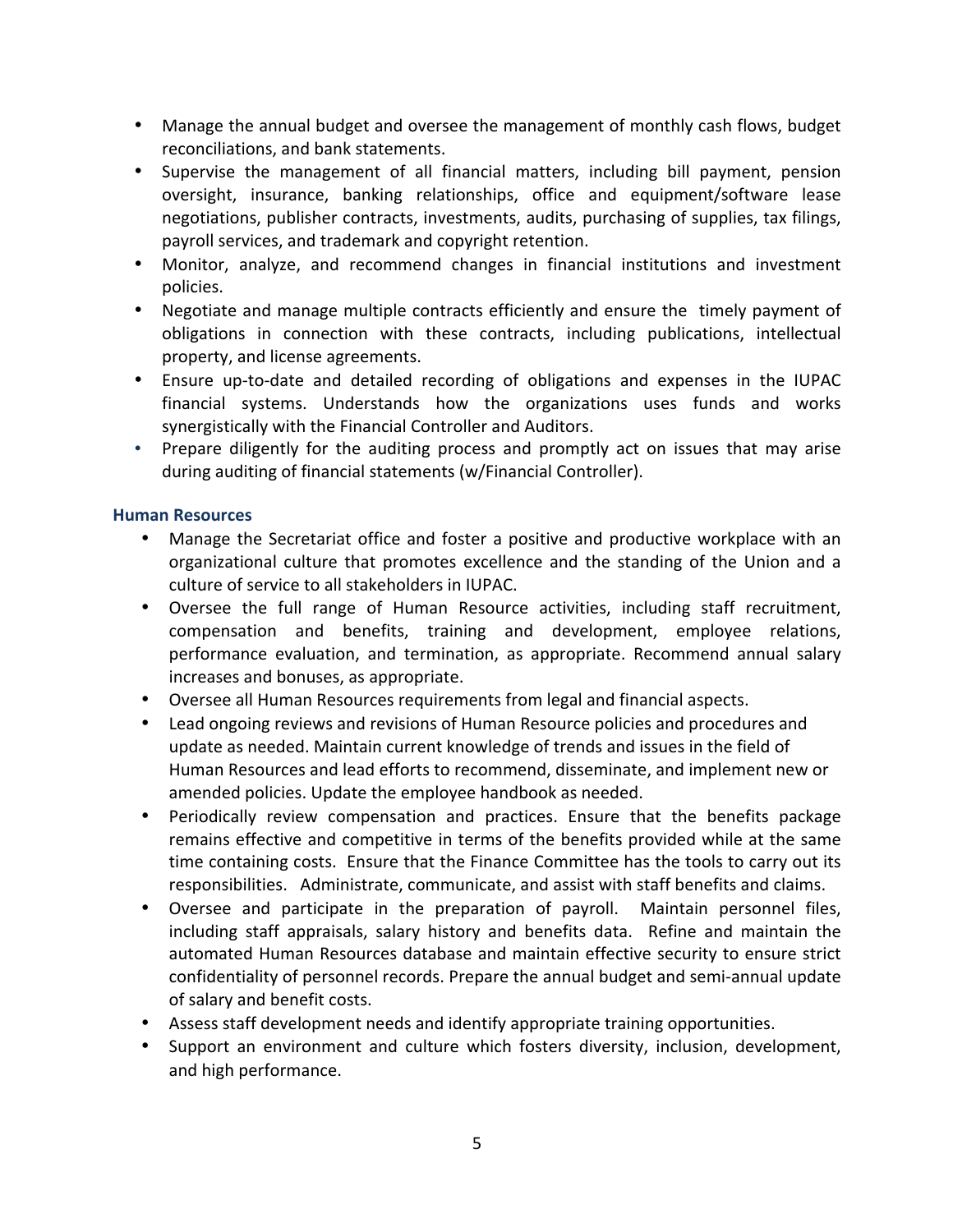#### **Relations with Internal Governance**

- Collaborate with and provide trusted advice and support to the IUPAC Executive Committee, Bureau, Standing Committees, Divisions, and other *ad hoc* bodies.
- Carry out the day-by-day activities of the organization under the broad policy direction set by the Executive Committee.
- Oversee the preparation and distribution of materials required for Executive Committee, Bureau, and Council meetings.
- Create and coordinate materials for elections (Bureau, Executive Committee, Divisions, Standing Committees).

## **Required Background and Experience | Desirable Qualities and Characteristics**

IUPAC seeks an articulate, strategic, visionary leader who can navigate the complexities of working in a global scientific Union and effectively interacting with Members and dedicated Volunteers who operate in diverse global geo-political environments. Ideal candidates for the position will be passionate about the IUPAC Mission; exude a poised, confident, executive presence; and manifest strategic leadership, professionalism, and diplomatic interpersonal acumen. Candidates will be expected to be capable of serving as a trusted advisor throughout the organization and be relied upon to exhibit sound judgment and discretion. Candidates will bring executive experience to the table to ensure that IUPAC continues to effectively lead its Members as the practice of chemistry and the related chemical sciences continues to adapt in this era of evolving digital scientific discovery.

Suitable candidates will have an advanced degree in a scientific or technical discipline (chemistry is preferred, but the other required skills outweigh the discipline) and bring a minimum of ten years of relevant experience through which he/she will have demonstrated the following

- Exceptional leadership and interpersonal skills.
- Superior communication skills, both oral and written English, and the ability to interact effectively and diplomatically with scientific leaders throughout the world.
- Sensitivity to the collaborative nature of an organization whose work relies on a global network of volunteers.
- Ability to motivate, inspire, and work effectively with others in a small, delocalized team.
- Ability to effectively handle multiple activities simultaneously.
- Ability to plan strategically and think tactically.
- Ability to collaborate with and motivate volunteer governance bodies.
- Ability to formulate and execute the IUPAC budget ((currently  $\sim$ \$1.5 million US dollars).
- A proven track record in project management.